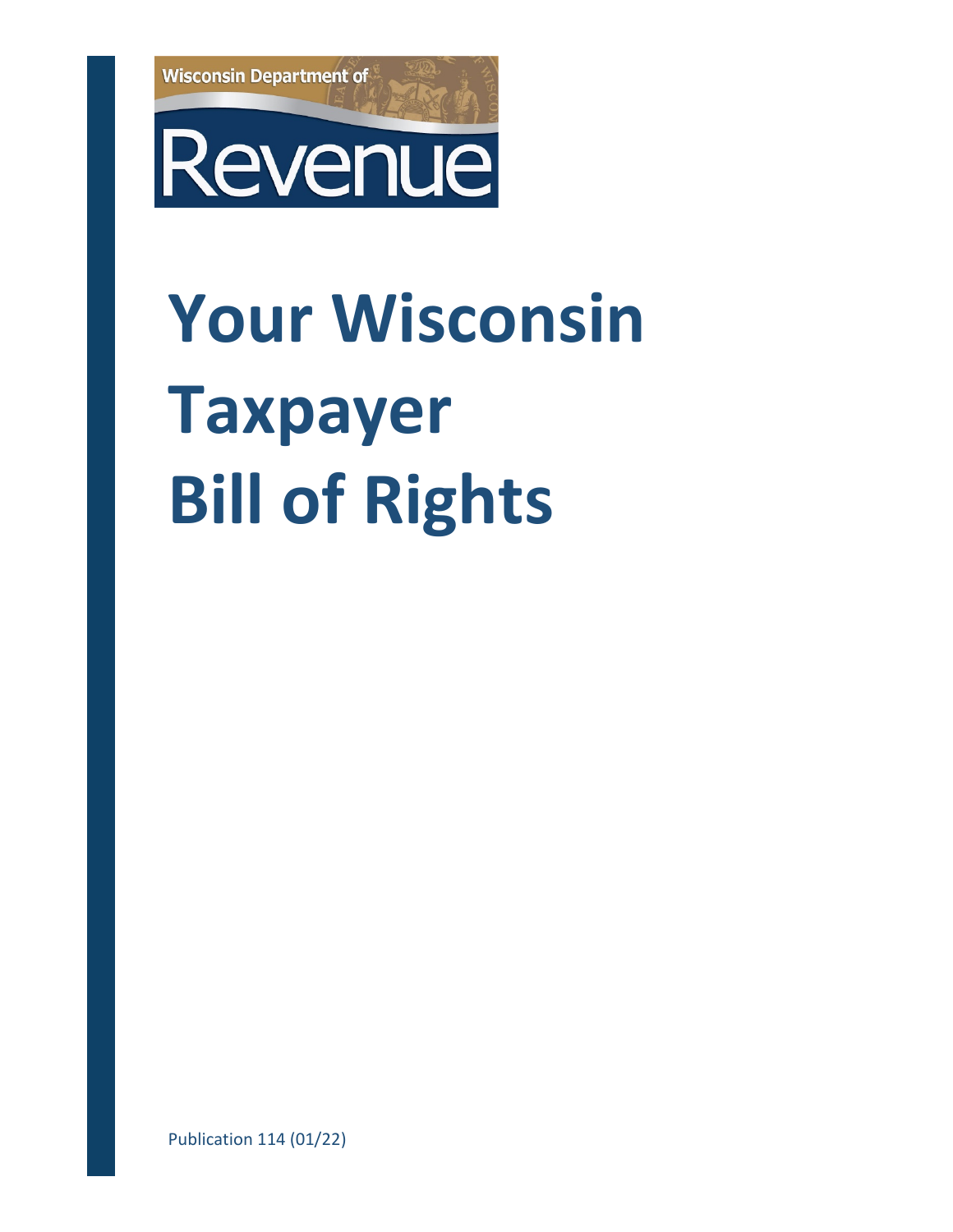# **Table of Contents**

<span id="page-1-0"></span>

|    |    |            |  | Page |  |  |
|----|----|------------|--|------|--|--|
|    |    |            |  |      |  |  |
| 1. |    |            |  |      |  |  |
| 2. |    |            |  |      |  |  |
| 3. |    |            |  |      |  |  |
|    |    |            |  |      |  |  |
|    | В. |            |  |      |  |  |
|    |    |            |  |      |  |  |
|    |    |            |  |      |  |  |
|    |    |            |  |      |  |  |
|    |    |            |  |      |  |  |
|    |    |            |  |      |  |  |
|    | C. |            |  |      |  |  |
|    |    |            |  |      |  |  |
|    |    |            |  |      |  |  |
|    |    |            |  |      |  |  |
|    |    |            |  |      |  |  |
|    |    |            |  |      |  |  |
|    |    |            |  |      |  |  |
|    | Е. |            |  |      |  |  |
|    |    |            |  |      |  |  |
|    |    |            |  |      |  |  |
|    |    |            |  |      |  |  |
|    |    |            |  |      |  |  |
|    |    |            |  |      |  |  |
|    |    |            |  |      |  |  |
|    |    |            |  |      |  |  |
|    |    |            |  |      |  |  |
|    |    |            |  |      |  |  |
|    |    |            |  |      |  |  |
|    |    |            |  |      |  |  |
|    |    |            |  |      |  |  |
|    |    |            |  |      |  |  |
|    |    |            |  |      |  |  |
|    |    |            |  |      |  |  |
|    |    |            |  |      |  |  |
|    |    |            |  |      |  |  |
|    |    |            |  |      |  |  |
|    |    |            |  |      |  |  |
|    |    | (6)        |  |      |  |  |
|    |    |            |  |      |  |  |
|    | I. |            |  |      |  |  |
|    |    | (2)        |  |      |  |  |
|    |    |            |  |      |  |  |
|    |    |            |  |      |  |  |
|    |    |            |  |      |  |  |
|    |    |            |  |      |  |  |
|    |    | (6)<br>(7) |  |      |  |  |
|    |    |            |  |      |  |  |
| 4. |    |            |  |      |  |  |
| 5. |    |            |  |      |  |  |
| 6. |    |            |  |      |  |  |
|    |    |            |  |      |  |  |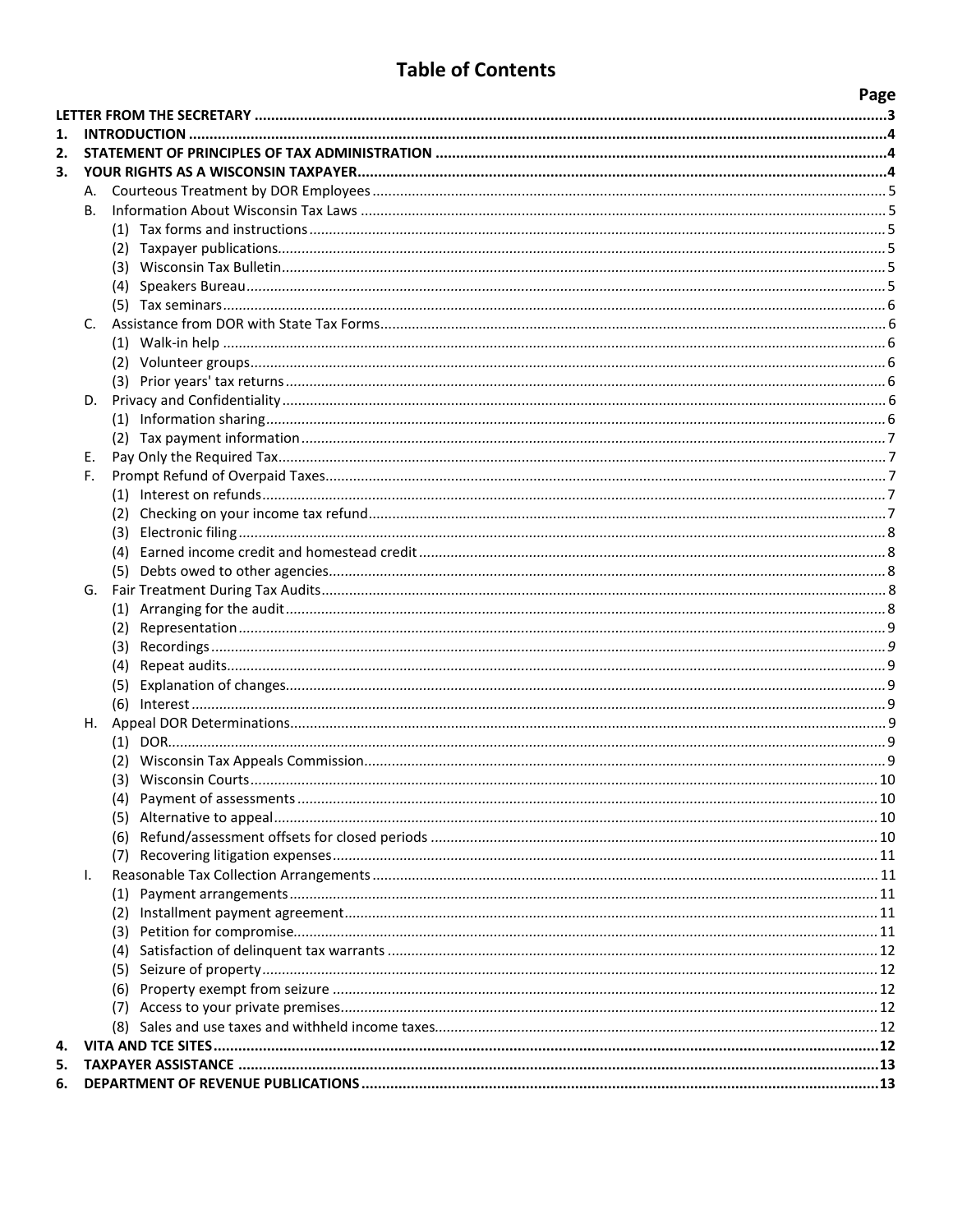**State of Wisconsin** • **DEPARTMENT OF REVENUE**



2135 RIMROCK ROAD • P.O. BOX 8933 • MADISON, WISCONSIN 53708-8933 • 608-266-6466 • FAX (608) 266-5718 • revenue.wi.gov

*Tony Evers Peter W. Barca Governor Secretary of Revenue*

<span id="page-2-0"></span>Dear Taxpayer,

The Department of Revenue plays an important role in helping to meet the challenges Wisconsin faces and build a prosperous future for the people of the state. My key goals as Secretary of Revenue are to:

- Fairly implement state tax laws and rules, advocate for fair tax policy, with a particular emphasis on policies that will promote job growth and deliver real tax relief for hardworking families;
- Deliver excellent customer service to individuals and businesses; and
- Operate the department efficiently and effectively.

As we strive to meet these goals, we are committed to the rights described in this publication. While this booklet provides an overview of your rights as a Wisconsin taxpayer, it is not a complete list of those rights. It lists phone numbers you can call if you have questions or concerns, specialized publications you can order, services provided at our offices and information available through our internet website a[t revenue.wi.gov.](https://www.revenue.wi.gov/pages/home.aspx)

We hope you find the information provided and resources described in this publication to be helpful.

Sincerely,

Zetu Cal. Burea

Peter W. Barca Secretary of Revenue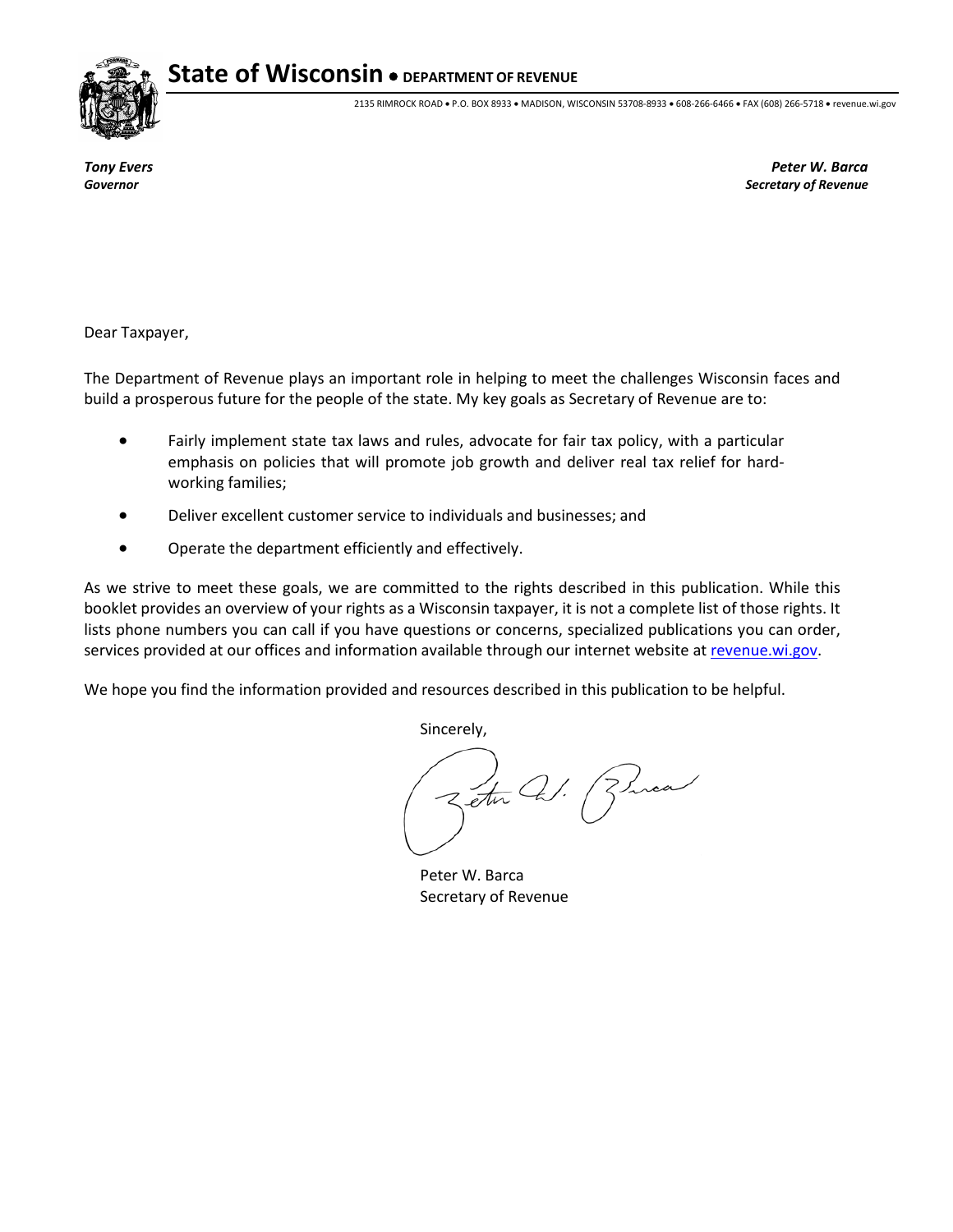#### **IMPORTANT CHANGES**

There are no substantive differences between the 2020 and 2021 versions of this publication.

#### **MISSION OF THE WISCONSIN DEPARTMENT OF REVENUE**

Our agency administers Wisconsin's tax system to provide revenue to fund state and local government services. We strive to provide taxpayers with clear information about our tax laws, promote voluntary compliance, and assure tax collection fairness.

# <span id="page-3-0"></span>**1. INTRODUCTION**

As a Wisconsin taxpayer, you have both responsibilities and rights. This publication, *Your Wisconsin Taxpayer Bill of Rights*, is intended to give you basic information about those rights. While the publication summarizes your taxpayer rights under Wisconsin law, it does not contain a complete list of those rights.

Additional information can be obtained by contacting the Wisconsin Department of Revenue (DOR). A list of office locations and phone numbers can be found in Part 5, on page 13.

Listed below are your rights under the Wisconsin Taxpayer Bill of Rights. Information about each of these rights is given in Part 3 below.

# **You have the right …**

- *To courteous treatment by DOR employees*
- *To information about Wisconsin tax laws*
- *To assistance from DOR with state tax forms*
- *To privacy and confidentiality*
- *To pay only the required tax*
- *To a prompt refund of overpaid taxes*
- *To fair treatment during tax audits*
- *To appeal DOR determinations*
- *To reasonable tax collection arrangements*

# <span id="page-3-1"></span>**2. STATEMENT OF PRINCIPLES OF TAX ADMINISTRATION**

The function of DOR is to administer the Wisconsin tax laws. These laws, and tax policy for raising revenue, are determined by the Legislature.

The department has the responsibility of applying and administering the law in a reasonable, practical manner. Issues should only be raised by department auditors when they have merit. At the same time, department auditors should never hesitate to raise a credible issue. The department should avoid raising an issue or asking a court to adopt a position inconsistent with an established department position.

Administration should be both reasonable and diligent. It should be conducted with as little delay as possible and with great courtesy and considerateness. It should never try to overreach, and it should be reasonable within the bounds of law. It should, however, be vigorous in requiring compliance with the law, and it should be relentless in its attack on illegal tax avoidance devices and fraud.

# <span id="page-3-2"></span>**3. YOUR RIGHTS AS A WISCONSIN TAXPAYER**

4

As a Wisconsin taxpayer, you have both responsibilities and rights. Our goal is to protect your rights and to encourage your confidence in the integrity, efficiency, and fairness of our tax system. To ensure that you always receive such treatment, you should know about the many rights you have at each step of the tax process.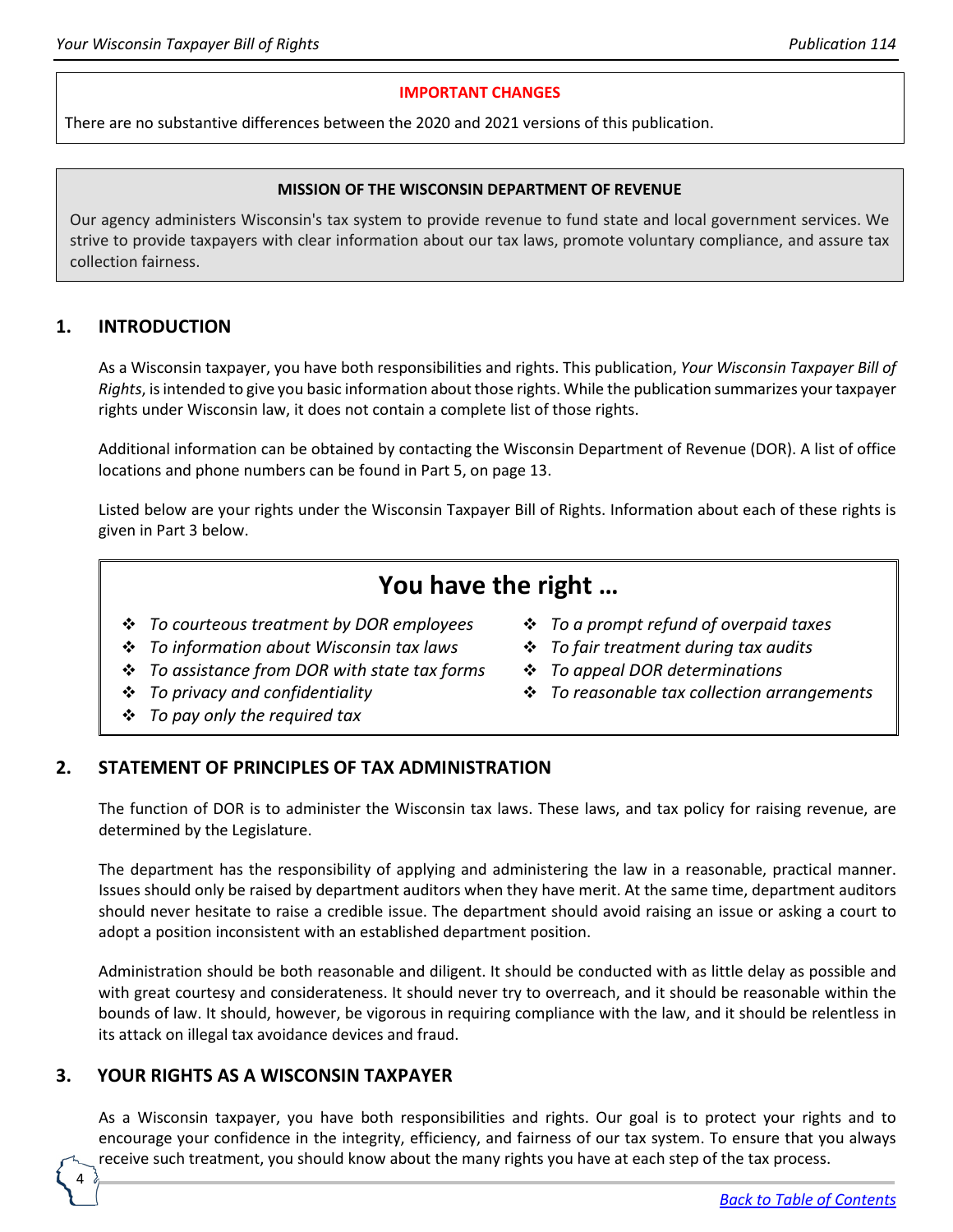The information in this publication relates specifically to individual income, corporation franchise or income, fiduciary income, sales and use, and withholding taxes. Questions concerning other types of taxes should be directed to DOR by phone or email as follows:

| <b>Type Tax</b>                                 | <b>Call or Email</b>                         |
|-------------------------------------------------|----------------------------------------------|
|                                                 | (608) 266-6701                               |
| Beer, liquor, wine                              | DORExciseTaxpayerAssistance@wisconsin.gov    |
| Cigarette, tobacco products                     | $(608)$ 266-6701                             |
|                                                 | DORExciseTaxpayerAssistance@wisconsin.gov    |
| Motor vehicle, alternate, general aviation fuel | $(608)$ 266-6701                             |
|                                                 | DORExciseTaxpayerAssistance@wisconsin.gov    |
|                                                 | (608) 266-7750                               |
| Property                                        | DORBureauofAssessmentPractices@wisconsin.gov |
|                                                 |                                              |

How DOR implements these rights is explained in the following sections A through I.

### <span id="page-4-0"></span>**A. Courteous Treatment by DOR Employees**

You have the right to fair, professional, prompt, and courteous treatment by DOR employees. This right is fundamental. If you ever feel that you are not being treated in this manner, contact the employee's supervisor by calling or writing the DOR office in which the employee works (or is based).

### <span id="page-4-1"></span>**B. Information About Wisconsin Tax Laws**

You have the right to information about Wisconsin's tax laws. In addition to the basic instructions provided with state tax forms, we publish informational publications and take other steps to inform you about your responsibilities and rights. Information is available through the methods listed below, or by accessing our website at [revenue.wi.gov.](https://www.revenue.wi.gov/Pages/home.aspx)

# <span id="page-4-2"></span>**(1) Tax forms and instructions**

Wisconsin tax forms and instructions provide basic information about Wisconsin tax laws. You can obtain Wisconsin forms and instructions by any of the methods listed in Part 6, on page 13.

### <span id="page-4-3"></span>**(2) Taxpayer publications**

We publish over 80 free taxpayer publications that provide information on various subjects. A list of the publications available and instructions for obtaining them are provided in Part 6, on pages 13-15.

### <span id="page-4-4"></span>**(3) Wisconsin Tax Bulletin**

This quarterly newsletter provides up-to-date information about Wisconsin taxes. It contains articles, court decision summaries, private letter rulings, and tax releases, which provide in-depth discussions of important issues you may not find elsewhere. In addition, special issues are published to explain new tax laws. The *Wisconsin Tax Bulletin* is available on our website a[t revenue.wi.gov/Pages/ISE/wtb-Home.aspx.](https://www.revenue.wi.gov/Pages/ISE/wtb-Home.aspx)

### <span id="page-4-5"></span>**(4) Speakers Bureau**

We provide speakers to present information and answer questions about the various taxes administered by DOR. For more information call (608) 266-1911 or to request a speaker for your event, contact us at [revenue.wi.gov/Pages/Training/speakers.aspx](https://www.revenue.wi.gov/Pages/Training/speakers.aspx)*.*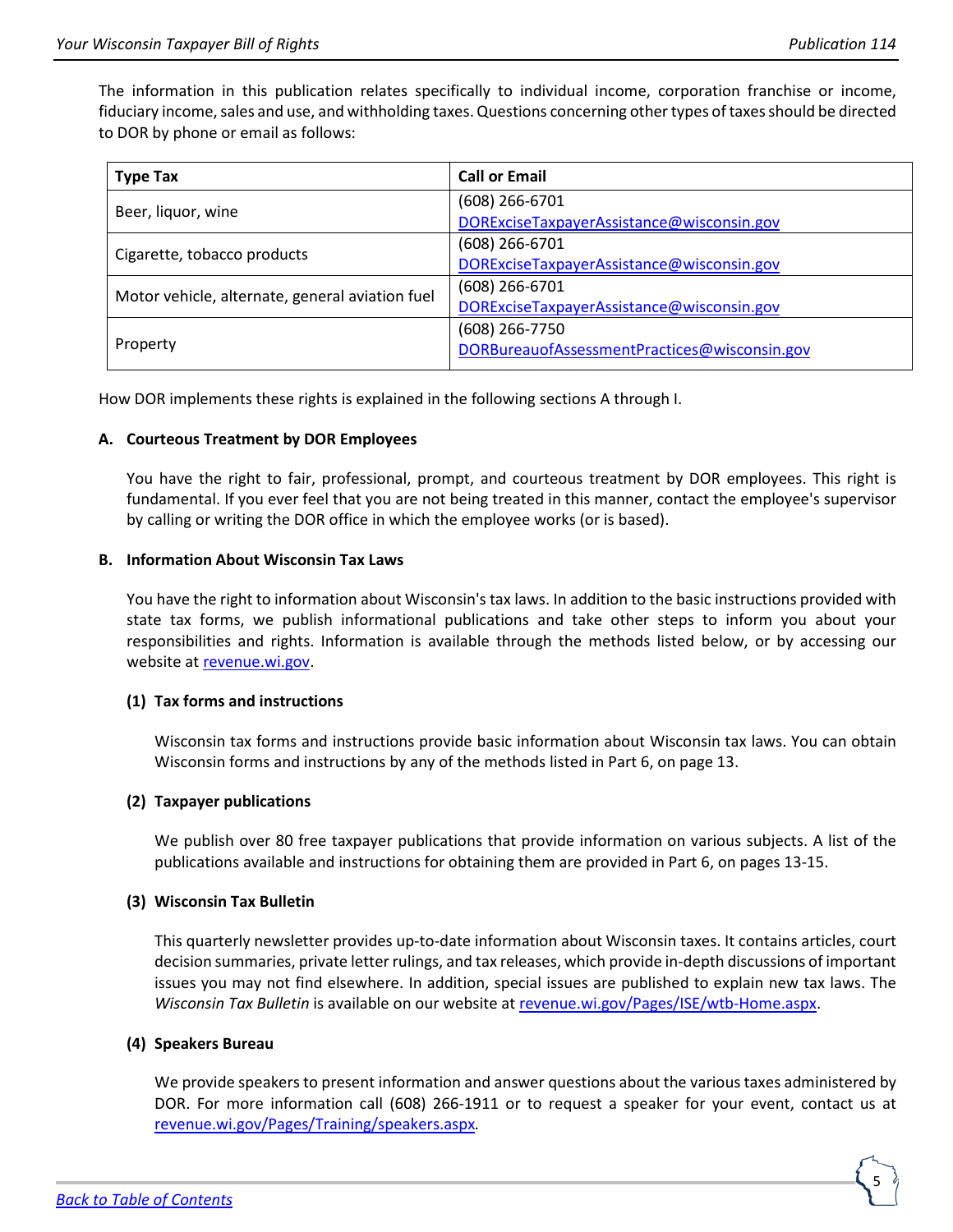#### <span id="page-5-0"></span>**(5) Tax seminars**

We periodically conduct seminars, workshops, and training events that are open to the public. Topics covered include sales and use tax for new businesses, joint sales and use tax seminars with the state of Minnesota that include information on the differences between the two states' laws, and workshops for tax preparers and practitioners on electronic filing (e-file). For a listing of upcoming events, access our website at [revenue.wi.gov/Pages/Training/Home.aspx.](https://www.revenue.wi.gov/Pages/Training/Home.aspx)

#### <span id="page-5-2"></span><span id="page-5-1"></span>**C. Assistance from DOR with State Tax Forms**

#### **(1) Walk-in help**

We provide walk-in and telephone tax assistance at six DOR offices. Refer to the list in Part 5, on page 13, for more information about locations and times when assistance is available.

#### <span id="page-5-3"></span>**(2) Volunteer groups**

DOR, in cooperation with the Internal Revenue Service (IRS) and local volunteers, offers educational programs for taxpayers and small businesses and free income tax return preparation assistance to lowincome and elderly taxpayers through the Volunteer Income Tax Assistance (VITA) and Tax Counseling for the Elderly (TCE) programs. You can get information on these programs by calling the IRS at 1-800-906-9887 or call 211 to locate a site. Also see the additional information concerning VITA and TCE sites in Part 4, on page 12.

#### <span id="page-5-4"></span>**(3) Prior years' tax returns**

You may obtain a copy of your Wisconsin tax return for an earlier year. You can do so by using our mobile friendly online application found at [tap.revenue.wi.gov/ReqCpy/.](https://tap.revenue.wi.gov/ReqCpy/_/) If you do not have access to a computer or are unable to use the online application, you can request copies by calling our Customer Service Bureau at (608) 266-2772. You may also visit one of our offices to complete this request. A list of our office locations and hours may be found on page 13. There is a fee for each tax return requested.

**Note:** Copies of federal income tax returns will not be included when Wisconsin income tax return copies are requested. Copies or transcripts of federal income tax returns should be requested from the IRS.

**Note:** It may take up to two hours to complete an in-person request for information or a copy of a tax return.

#### <span id="page-5-5"></span>**D. Privacy and Confidentiality**

You have the right to have your personal and financial information kept confidential. You also have the right to know why we are asking you for information, exactly how any information you give will be used, and what might happen if you do not give the information.

#### <span id="page-5-6"></span>**(1) Information sharing**

6

Under Wisconsin law, DOR may share your tax information with the federal government, other states, and other Wisconsin state agencies with which DOR has information exchange agreements. However, other agencies that receive this information are also bound by strict confidentiality laws.

DOR may also be required by state law to disclose information to others with whom the department does not have information sharing agreements, such as district attorneys and courts.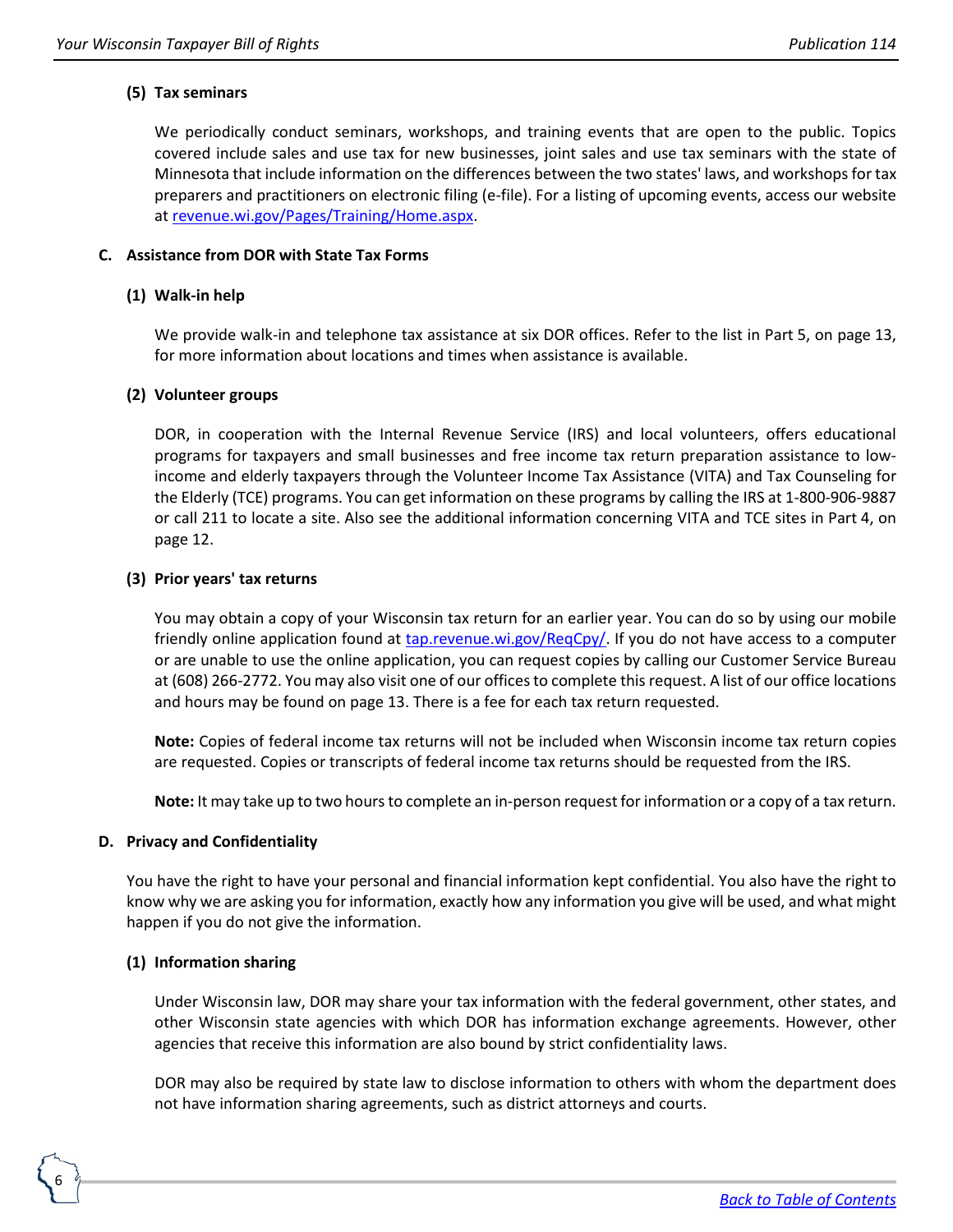# <span id="page-6-0"></span>**(2) Tax payment information**

Wisconsin law authorizes a resident of Wisconsin to request and receive information about the amount of Wisconsin net income tax or franchise tax paid or payable by you. If your Wisconsin net income tax or franchise tax paid or payable is disclosed, you will be notified by DOR about who requested the information and when. A person requesting such information does not have the right to examine your tax return or to obtain any information from your return other than the amount of tax paid or payable.

# <span id="page-6-1"></span>**E. Pay Only the Required Tax**

You have the right to plan your business and personal finances in such a way that you will pay the tax that is due under Wisconsin law. You are liable only for the correct amount of tax. Our purpose is to apply the law consistently and fairly to all taxpayers.

If you relied on incorrect written advice from DOR in response to a specific written request you made, your assessment may be reduced as provided in sec. 73.16, Wis. Stats. You need to give us a copy of your written request and our written response. You must show that you gave complete and correct information, and that you filed your return after you received the advice.

# <span id="page-6-2"></span>**F. Prompt Refund of Overpaid Taxes**

Once you have paid all your tax, you have the right to file a claim for a refund if you think the tax is incorrect. Generally, you have four years from the original due date of your return to file a refund claim.

**Note**: There are some exceptions to the four-year time period. If we audit your refund claim for any reason, you have the same rights that you would have in an audit of your return.

### <span id="page-6-3"></span>**(1) Interest on refunds**

Generally, you will receive interest on any income tax refund delayed for more than 90 days after 1) the date you filed your return, or 2) the date your return was due, whichever is later. There are exceptions for certain income tax refunds of farmland preservation credit, homestead credit, enterprise zone jobs credit, jobs tax credit, business development credit, and electronics and information technology manufacturing zone credit.

### <span id="page-6-4"></span>**(2) Checking on your income tax refund**

Normally, you will receive your income tax refund within six weeks after you file your return, but it may take longer.

**Note:** The department may not issue a refund to an employed individual before March 1 following the close of the taxable year, unless both the individual and the individual's employer have filed all required returns and forms with the department for the taxable year for which the individual claims a refund.

If you have not received your refund within 12 weeks after mailing your return, you may check on it by calling (608) 266-8100 in Madison, (414) 227-4907 in Milwaukee, or 1-866-WIS-RFND (1-866-947-7363, tollfree within the U.S. or Canada). You can call these numbers 24 hours a day, 7 days a week. Have your social security number and expected refund amount ready.

You can also check the status of your income tax refund by accessing our website at [revenue.wi.gov.](https://www.revenue.wi.gov/pages/home.aspx) Click on "Where's My Refund?" or click on "Common Questions" and look under "Refund Information."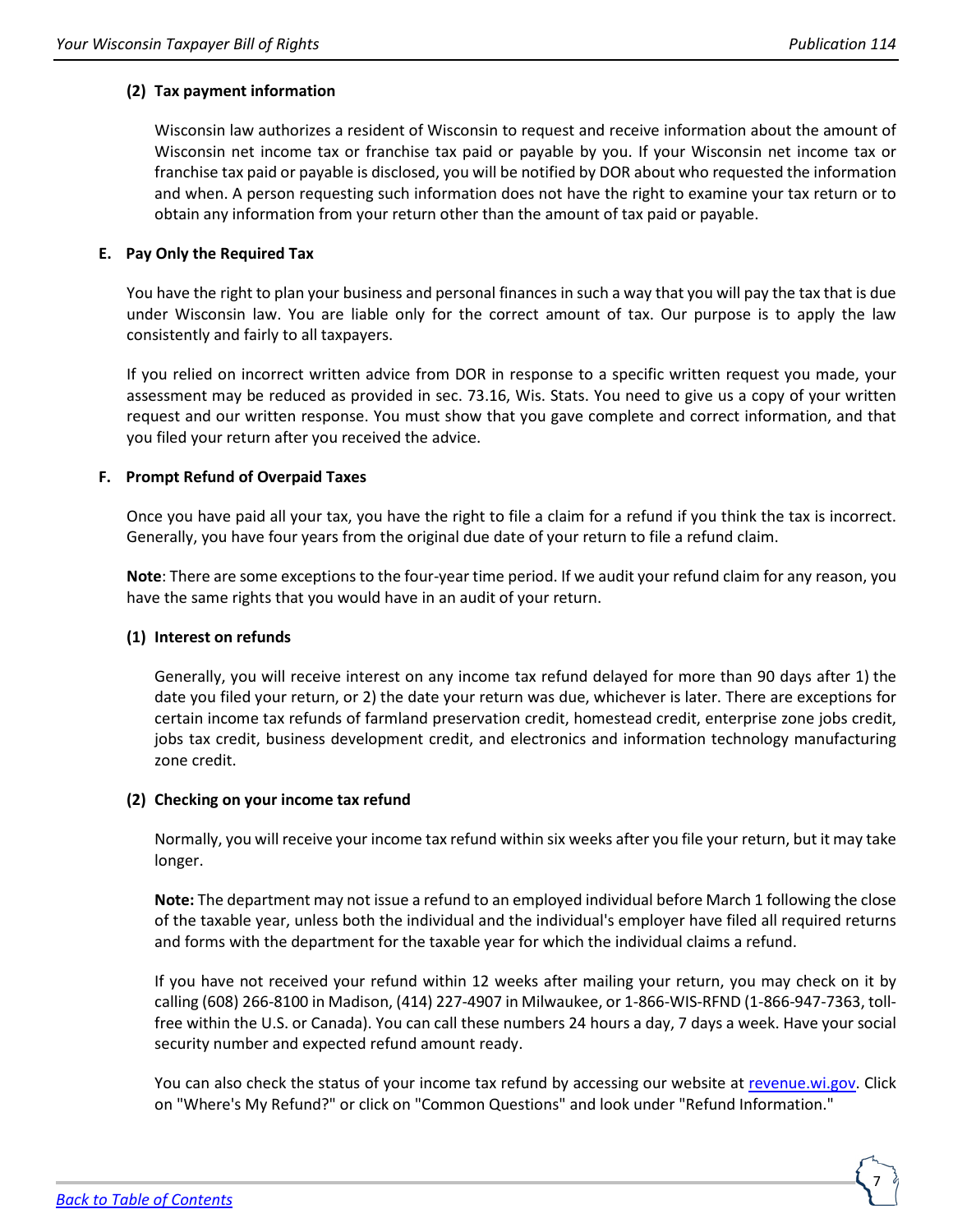# <span id="page-7-0"></span>**(3) Electronic filing**

Electronic filing is the fastest way to receive your income tax refund. It is also the most secure method of filing, you receive an acknowledgement that your tax return has been received, and it is more accurate because the computations are done automatically.

Electronic filing can be done three ways:

- **Federal/State filing** Where the return is completed and transmitted by a tax professional.
- **Wisconsin e-file** Where a tax return can be completed and transmitted using a computer connected to the internet.
- **Internet filing** Using either software purchased from a computer supply store or web-based filing where the return is transmitted by a tax preparation software company.

See the instructions in your income tax booklet for additional information about electronic filing.

#### <span id="page-7-1"></span>**(4) Earned income credit and homestead credit**

The Wisconsin earned income credit (based on a percentage of the federal earned income credit) and homestead credit (designed to soften the impact of property taxes and rent) are available to persons with lower incomes, even if a Wisconsin income tax return is not otherwise required to be filed. If you qualify for these credits, but have not claimed them, claims for refund for prior years may be filed up until the filing deadline for each year's claim. For example, the deadline for filing a refund claim for the year 2017 is April 15, 2022.

**Note:** If any due date falls on a Saturday, Sunday, or legal holiday, use the next business day.

More information about these credits and whether you are eligible to claim them may be found on our internet website at [revenue.wi.gov/Pages/FAQS/ise-eic.aspx](https://www.revenue.wi.gov/Pages/FAQS/ise-eic.aspx) or [revenue.wi.gov/Pages/FAQS/ise](https://www.revenue.wi.gov/Pages/FAQS/ise-home.aspx)[home.aspx.](https://www.revenue.wi.gov/Pages/FAQS/ise-home.aspx) Information may also be obtained by contacting us via email at [DORIncome@wisconsin.gov,](https://www.revenue.wi.gov/Pages/ContactUs/dorhelpslf.aspx?subject=dorincome) by calling the department's Customer Service Bureau at (608) 266-2486, or by visiting any of our offices. Refer to the list in Part 5, on page 13, for information about locations and times when assistance is available.

### <span id="page-7-2"></span>**(5) Debts owed to other agencies**

If your refund is reduced because of a debt you owe to another agency (state, county, local, or the IRS) or because you owe child support, we must notify you that this has occurred. However, if you have a question about the debt that caused the reduction, you should contact the other agency.

#### <span id="page-7-3"></span>**G. Fair Treatment During Tax Audits**

If your return is selected for audit, it does not suggest that DOR thinks you are dishonest. The audit may or may not result in more tax - sometimes audits are closed without change, and some audits result in a tax refund.

### <span id="page-7-4"></span>**(1) Arranging for the audit**

8

Many audits are handled entirely by email or mail. If we notify you that your audit is to be conducted through a face-to-face interview, you have the right to ask that the audit take place at a reasonable time and place that is convenient for both you and DOR. If the time or place that we suggest is not convenient, the auditor will try to work out something more suitable. However, in any case, DOR makes the final determination of how, when, and where the examination will take place.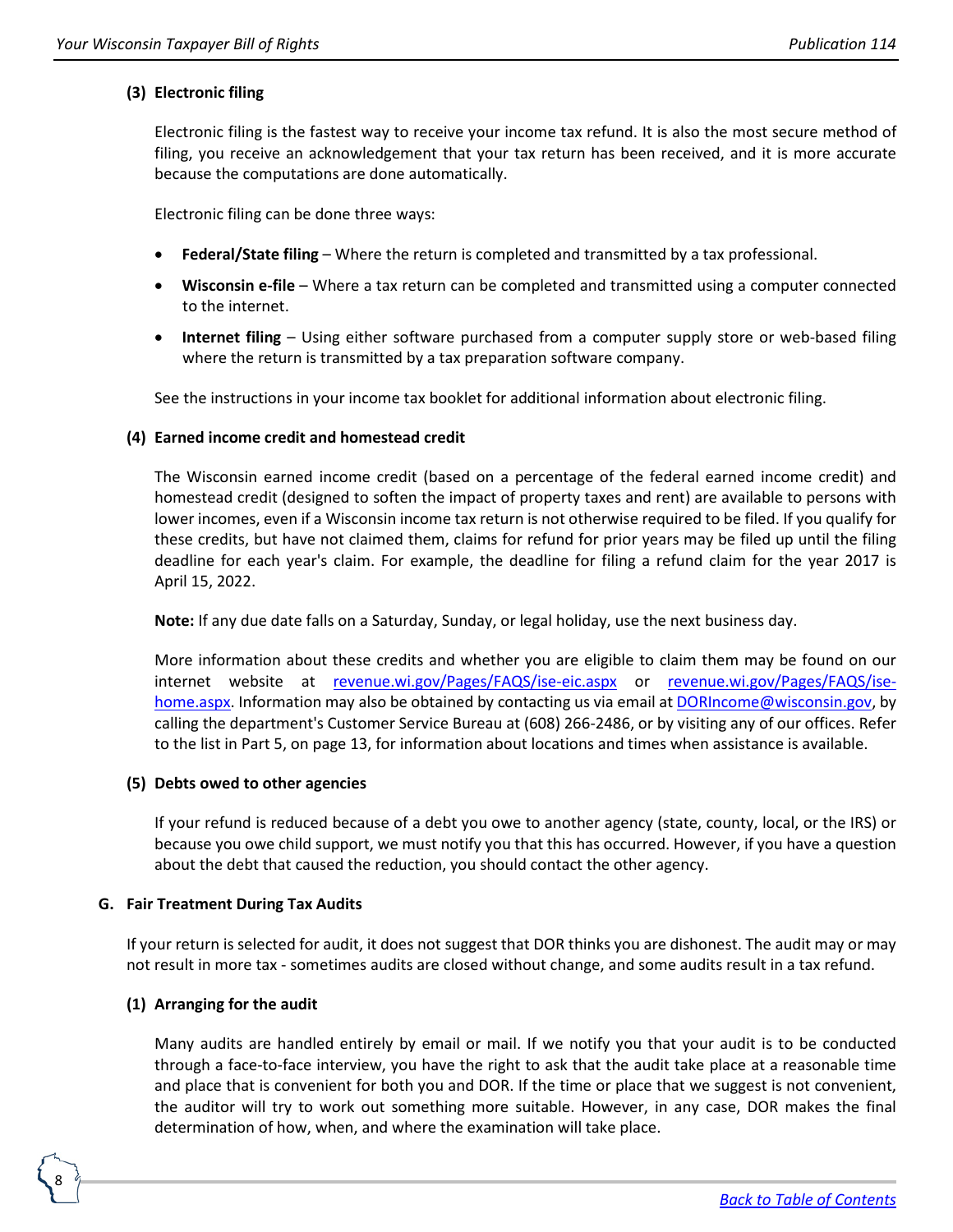### <span id="page-8-0"></span>**(2) Representation**

If you wish to consult with an attorney, an accountant, or any other person during a DOR interview relating to auditing a tax return or collecting tax, we will stop and reschedule the interview. We cannot suspend the interview, however, if you are there because of a subpoena.

# <span id="page-8-1"></span>**(3) Recordings**

You may make an audio recording of an interview with DOR employees. You must notify us 10 days before the meeting and bring your own recording equipment. DOR may also record an interview. If we do so, we will notify you before the meeting, and a copy of the recording will be available to you at your expense.

### <span id="page-8-2"></span>**(4) Repeat audits**

We try to avoid repeat examinations of the same items, but this sometimes happens. If DOR examined your tax return for the same items in either of the two previous years and proposed no change to your tax liability, please contact the auditor as soon as possible so that we can determine if we should discontinue the repeat audit.

# <span id="page-8-3"></span>**(5) Explanation of changes**

If we make any changes to your return, we will explain the reasons for the changes. It is important that you understand the reasons for any changes. You should not hesitate to ask about anything that is unclear to you.

# <span id="page-8-4"></span>**(6) Interest**

You must pay interest on additional tax that you owe and we must pay you interest on tax overpayments. The interest is computed at the rate of 12% per annum for regular assessments and 18% per annum for delinquent taxes. The department pays interest on tax refunds at the rate of 3% per annum.

### <span id="page-8-5"></span>**H. Appeal DOR Determinations**

If you disagree with DOR's findings as explained in an adjustment, assessment, or refund notice, or a refund denial notice, you have the right to appeal. The notice sent to you will generally include a copy of Wisconsin [Publication](https://www.revenue.wi.gov/DOR%20Publications/pb506.pdf) 506, *Taxpayers' Appeal Rights*. This publication explains your appeal rights in detail and tells you exactly what to do if you want to appeal. You can obtain this publication at any department office or by contacting us as explained in Part 6, on page 13. Following is a brief overview of your appeal rights.

# <span id="page-8-6"></span>**(1) DOR**

You may appeal the adjustments to DOR within 60 days of receiving an assessment or refund notice of adjustment, or a refund denial notice. Your appeal may be routed to the Resolution Office of DOR. The Resolution Office is a separate office tasked with handling appeals. Most differences can be settled through the DOR resolution process without expensive and time-consuming litigation. If the matter cannot be resolved to your satisfaction at DOR, you may take your case to the Wisconsin Tax Appeals Commission (Commission).

### <span id="page-8-7"></span>**(2) Wisconsin Tax Appeals Commission**

If you disagree with DOR's decision, you may take your case to the Commission. The Commission is entirely separate from DOR. You may appear on your own behalf, or you may be represented by an attorney. A petition for review (appeal) must be filed with the Commission within 60 days after receiving DOR's decision.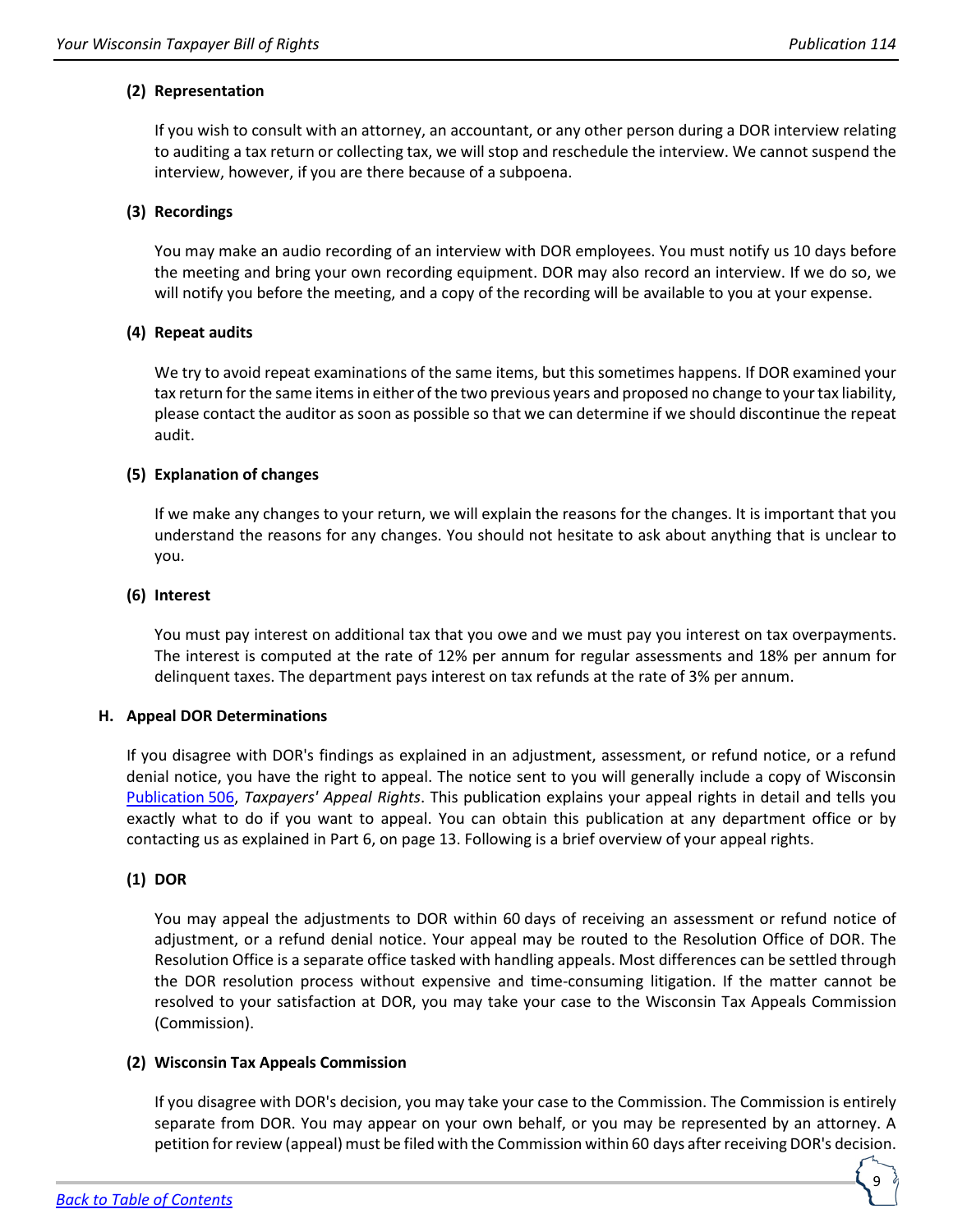<span id="page-9-0"></span>For more information, refer to Wisconsin [Publication](https://www.revenue.wi.gov/DOR%20Publications/pb507.pdf) 507*, How to Appeal to the Tax Appeals Commission*, which is mailed with DOR's Notice of Action (decision) on your appeal.

### **(3) Wisconsin courts**

If you disagree with the Commission's decision, you have the right to take your case to court. You may appeal a Commission decision to the circuit court within 30 days after the date of mailing of the Commission's decision. If you disagree with the circuit court decision, you may appeal that decision to the Court of Appeals, then to the Wisconsin Supreme Court.

### <span id="page-9-1"></span>**(4) Payment of assessments**

In order to stop the accumulation of interest, you may choose to deposit the amount of the assessment with DOR while your appeal is pending.

If you choose not to deposit the taxes assessed with DOR while your appeal is pending at DOR, you may, at any time while the appeal is pending before the Commission or court, elect to deposit the total taxes and interest with DOR. Any deposited amount that is later refunded will earn interest at the rate of 3% per annum.

If you agree with a portion of the assessment, you have the option of paying the portion of the assessment not being appealed, to prevent interest from accumulating on that portion of the assessment. Interest continues to accrue on any unpaid balance that is ultimately determined to be owing.

#### <span id="page-9-2"></span>**(5) Alternative to appeal**

10

As an alternative to appealing an assessment, you may pay the full amount due and if you later wish to contest all or a portion of the adjustments made, you may then file a claim for refund. Individual and fiduciary income tax, corporate income and franchise tax, and withholding tax refund claims must be filed within four years and sales tax refund claims within two years from the date the assessment notice was issued.

**Exception:** For sales tax refunds where the refund will be passed on to your customers, a claim for refund must be filed within four years from the due date of the Wisconsin income or franchise tax return.

If your claim for refund is denied, you may then file an appeal with DOR, which may be routed to the Resolution Office of DOR. That appeal must be filed within 60 days after receiving the denial notice. If you are not satisfied with the department's decision, you may then appeal to the Commission and, subsequently, to the circuit court.

**Note:** If the period for filing an appeal of an assessment has passed (60 days after receiving the assessment), the only option available for contesting the assessment is to pay the full amount due, and then file a claim for refund.

### <span id="page-9-3"></span>**(6) Refund/assessment offsets for closed periods**

If you file a claim for refund for a year for which DOR may no longer issue an assessment, DOR has the right to reduce your refund by tax that should have been reported or assessed, but wasn't, up to the total amount of the refund. If DOR has assessed you tax, you may have the right to reduce that assessment by any refund that could have been reported or claimed, but wasn't, up to the total amount of the assessment. In both instances, the same year(s) or period(s) must be involved, as well as the same type of tax.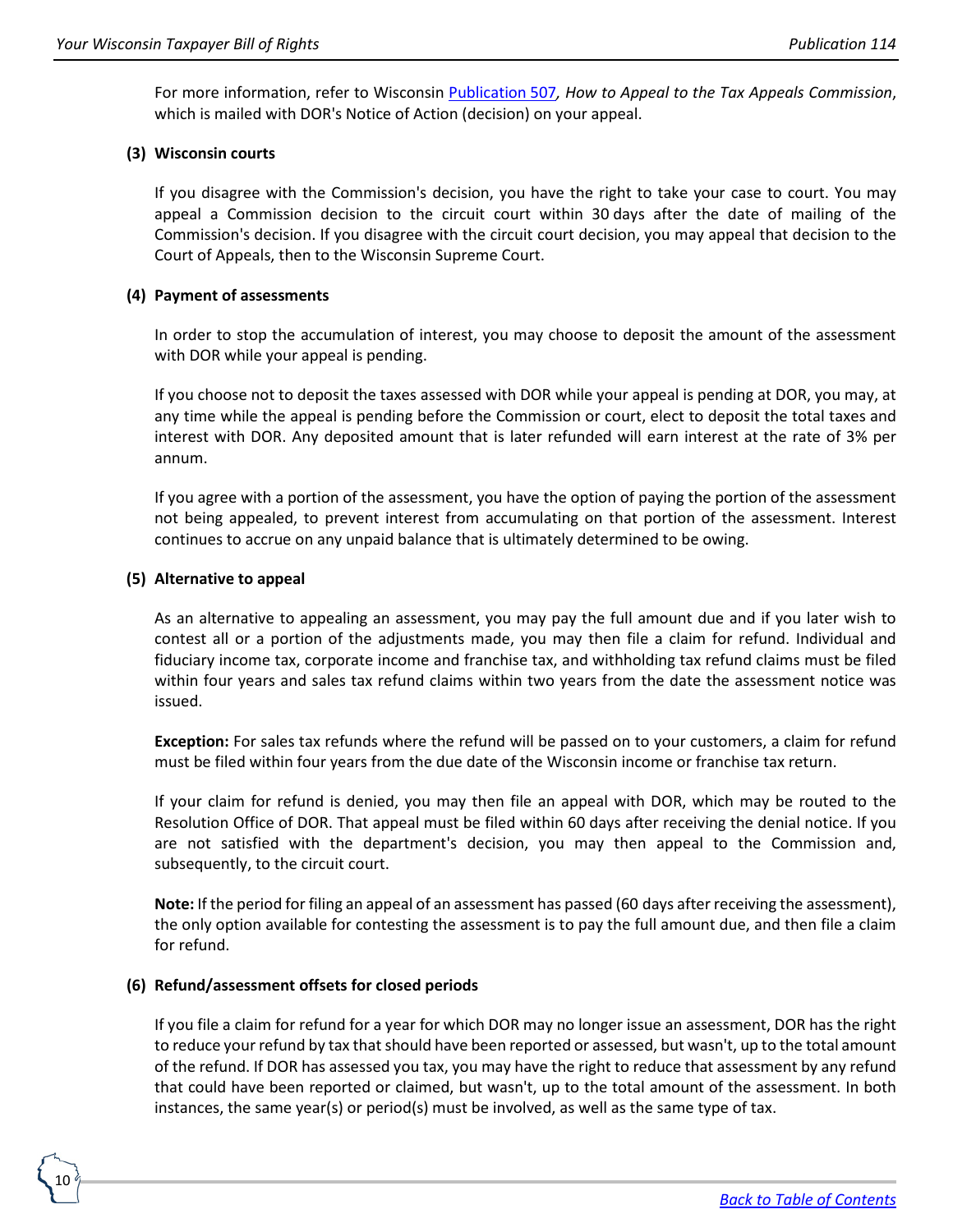# <span id="page-10-0"></span>**(7) Recovering litigation expenses**

If the Commission or court agrees with you in your case and finds that DOR does not have a reasonable basis in law and fact in taking its position, you may be able to recover some of your litigation expenses from us, as provided by law.

### <span id="page-10-1"></span>**I. Reasonable Tax Collection Arrangements**

When you owe money to DOR, we will send you a notice stating the amount of tax, interest, and penalties you owe. We will give you a specific period of time to pay the amount due in full. If you pay within the time allowed, we will not have to take any further action. You should make every effort to pay. If you do not pay the amount due in full by the due date specified, additional interest and fees will be applied.

### <span id="page-10-2"></span>**(1) Payment arrangements**

If you can't timely pay the amount due in full, you should contact us right away to request an installment payment agreement and/or offer a petition for compromise.

### <span id="page-10-3"></span>**(2) Installment payment agreement**

In order to make payment arrangements with you, we may ask you for financial information to determine how you can pay the amount due. A \$20 fee will be added to your account upon approval of your installment payment request. If we approve an installment payment agreement, the agreement will stay in effect if:

- You pay each installment on time;
- You satisfy other tax liabilities as they occur; and
- We determine that collecting the amount owing is not at risk.

We may review your financial condition at any time during the installment period and may revise the agreement to reflect your situation. We will notify you before we change the terms of the agreement. You will be given copies of all agreements you make with us.

If you don't pay the full amount by the due date, or if you don't pay each installment on time per an installment agreement, we may file a delinquent tax warrant on your property.

**Note:** A payment plan will not prevent the filing of a delinquent tax warrant.

Any enforcement action we take, such as garnishing a portion of your wages, will be taken only after we have tried to contact you and have given you the chance to voluntarily pay the amount due. It is very important for you to respond right away to an attempt to contact you. If you don't respond, we will begin enforcement action.

### <span id="page-10-4"></span>**(3) Petition for compromise**

If you cannot pay the amount you owe in full and do not expect to be able to pay it in the future, you may make an offer to settle for a smaller sum by filing a Petition for Compromise. You will be requested to provide financial information to substantiate your inability to pay the full amount. We will respond to your offer by either accepting it, rejecting it, or making a counter offer. If we accept your offer, you will be expected to pay the amount offered in full within 10 days of the date of our acceptance or according to a payment schedule that is set up by the department.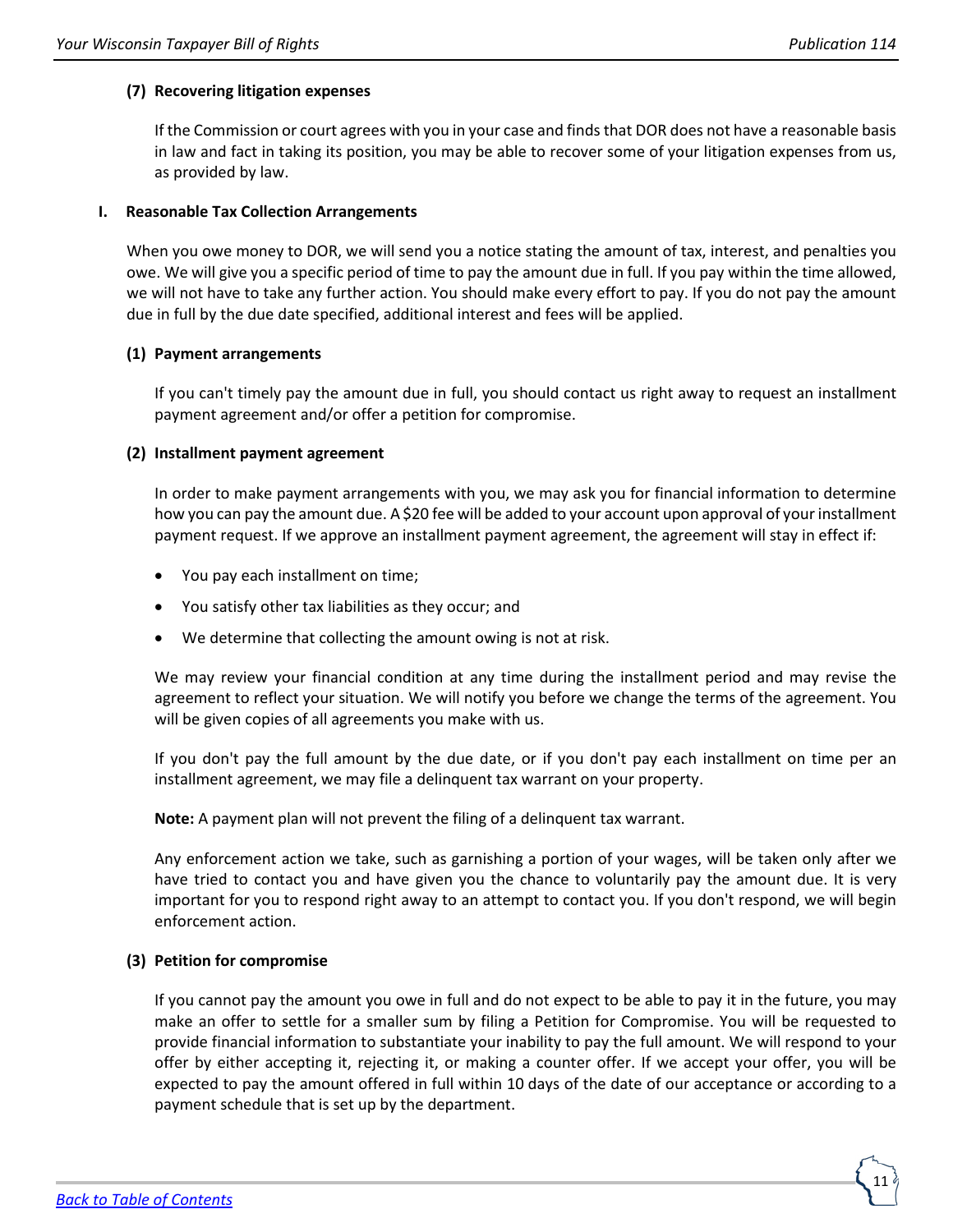### <span id="page-11-0"></span>**(4) Delinquent tax warrants**

If we have to file a delinquent tax warrant on your property (to secure the amount of tax due), you can expect us to release the warrant promptly when you pay the tax and certain charges, or if it is found that the warrant was incorrectly filed. Any court costs we incur to collect delinquent taxes will be added to the balance of your delinquent account.

#### <span id="page-11-1"></span>**(5) Seizure of property**

If we must seize your property, it may be sold within 60 days. You may request a time period greater than 60 days; we will comply with your request unless it is not in the best interest of the state. The cost of seizing your property is passed on to you.

#### <span id="page-11-2"></span>**(6) Property exempt from seizure**

Certain state and federal statutes (called "exemptions") prohibit the seizure of property to satisfy debts. Many federal exemptions and a few state exemptions apply to the collection of tax debt. For example, social security payments and certain retirement benefits are exempt.

#### <span id="page-11-3"></span>**(7) Access to your private premises**

A court order is not generally needed for a DOR employee to seize your property. However, you do not have to allow the DOR employee access to your private premises, such as your home or the nonpublic areas of your business, unless the employee has court authorization to be there.

#### <span id="page-11-4"></span>**(8) Sales and use taxes and withheld income taxes**

If we believe that you were responsible for seeing that a corporation or other business paid us income taxes withheld from its employees or sales and use taxes, and those taxes were not paid to DOR, we may look to you to personally pay an amount based on the unpaid taxes. If you feel that you do not owe these taxes, you have the right to appeal.

# <span id="page-11-5"></span>**4. VITA AND TCE SITES**

12

Income tax assistance is available for low-income individuals, individuals with disabilities, non-English speaking taxpayers, and the elderly through the Volunteer Income Tax Assistance (VITA) program and the Tax Counseling for the Elderly (TCE) program of the American Association of Retired Persons (AARP). In addition, these programs assist individuals who qualify for homestead credit or the earned income credit. The VITA and TCE programs are aimed at those for whom paid assistance may be out of reach.

VITA and TCE sites can be found in some community centers, libraries, churches, shopping malls, and retirement homes. Most sites are open from February 1 through April 15. VITA and TCE sites are staffed by volunteers trained by the Internal Revenue Service (IRS) and DOR who prepare basic income tax returns free of charge. Some sites also offer free IRS electronic filing of tax returns. In addition to income tax assistance, some sites also provide information on free community services. More information on VITA and TCE sites, including a listing of DOR sponsored sites in Wisconsin, may be found (from February 1 through April 15) on our website at [revenue.wi.gov](https://www.revenue.wi.gov/pages/home.aspx)*.*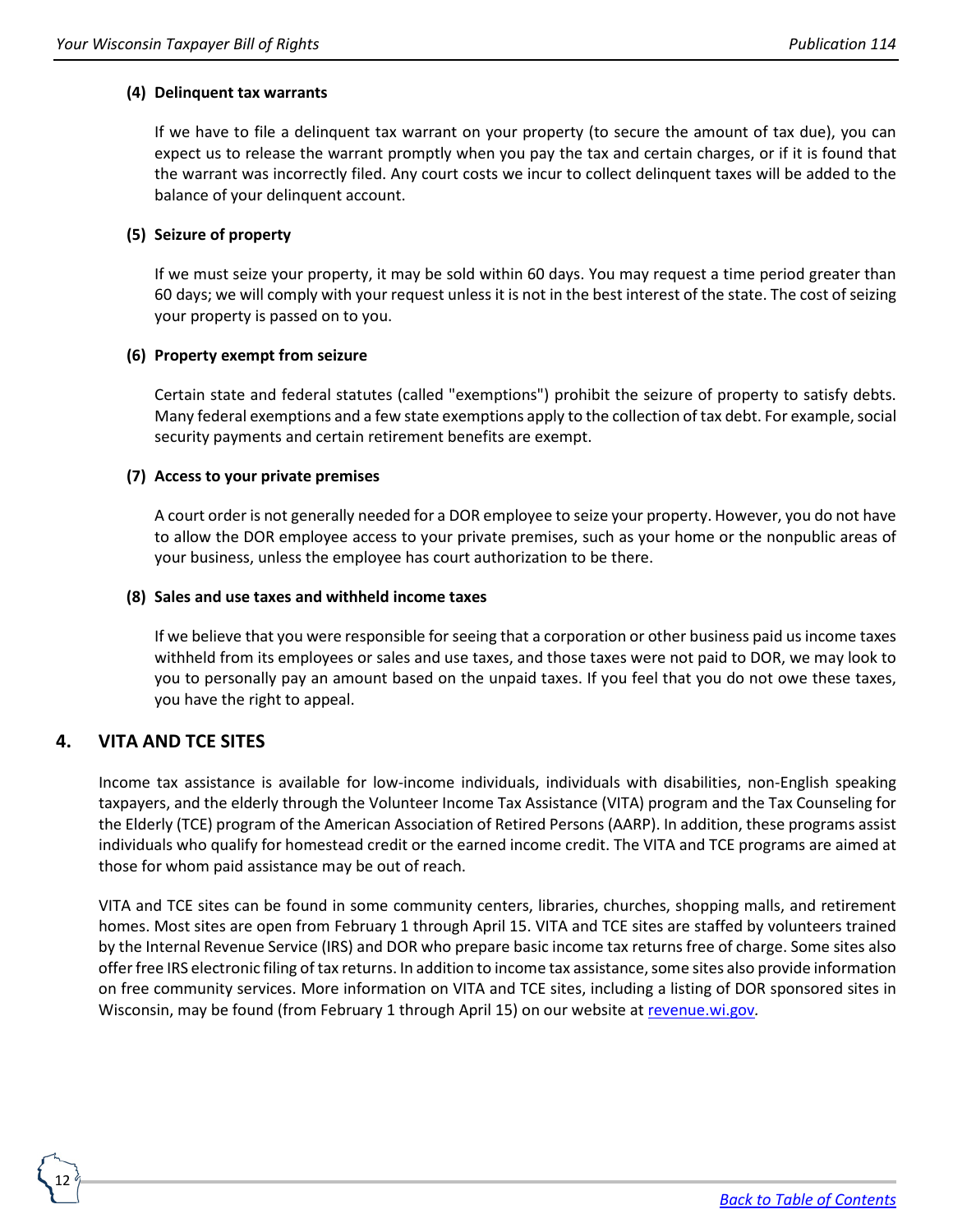# <span id="page-12-0"></span>**5. TAXPAYER ASSISTANCE**

The department provides tax assistance at the following locations on a daily basis (Monday through Friday), with one exception. Our Wausau office provides assistance only on Mondays. For assistance, you may call (608) 266-2772 or visit one of the locations listed below.

| Location   | <b>Address</b>                | <b>Hours</b> |               |
|------------|-------------------------------|--------------|---------------|
|            |                               |              |               |
| Appleton   | 265 W. Northland Ave.         | $7:45-4:30$  |               |
| Eau Claire | 718 W. Clairemont Ave.        | $7:45-4:30$  |               |
| Green Bay  | 200 N. Jefferson St., Rm. 140 | $7:45-4:30$  |               |
| Madison    | 2135 Rimrock Rd.              | $7:45-4:30$  |               |
| Milwaukee  | 819 N. Sixth St., Rm. 408     | $7:45-4:30$  |               |
| Wausau     | 731 N. First St., Suite 6000  | 7:45-4:30    | (Monday Only) |

# <span id="page-12-1"></span>**6. DEPARTMENT OF REVENUE PUBLICATIONS**

The publications listed on pages 14-15 and tax forms and instructions may be picked up at any DOR office or may be obtained by:

- Calling us at (608) 266-1961
- Accessing our website at [revenue.wi.gov](https://www.revenue.wi.gov/pages/home.aspx)

# **Applicable Laws and Rules**

This document provides statements or interpretations of the following laws and regulations enacted as of January 24, 2022: chs. 70, 71, 73, 77, and 78, Wis. Stats.

Laws enacted and in effect after this date, new administrative rules, and court decisions may change the interpretations in this document. Guidance issued prior to this date, that is contrary to the information in this document is superseded by this document, according to sec. 73.16(2)(a), Wis. Stats.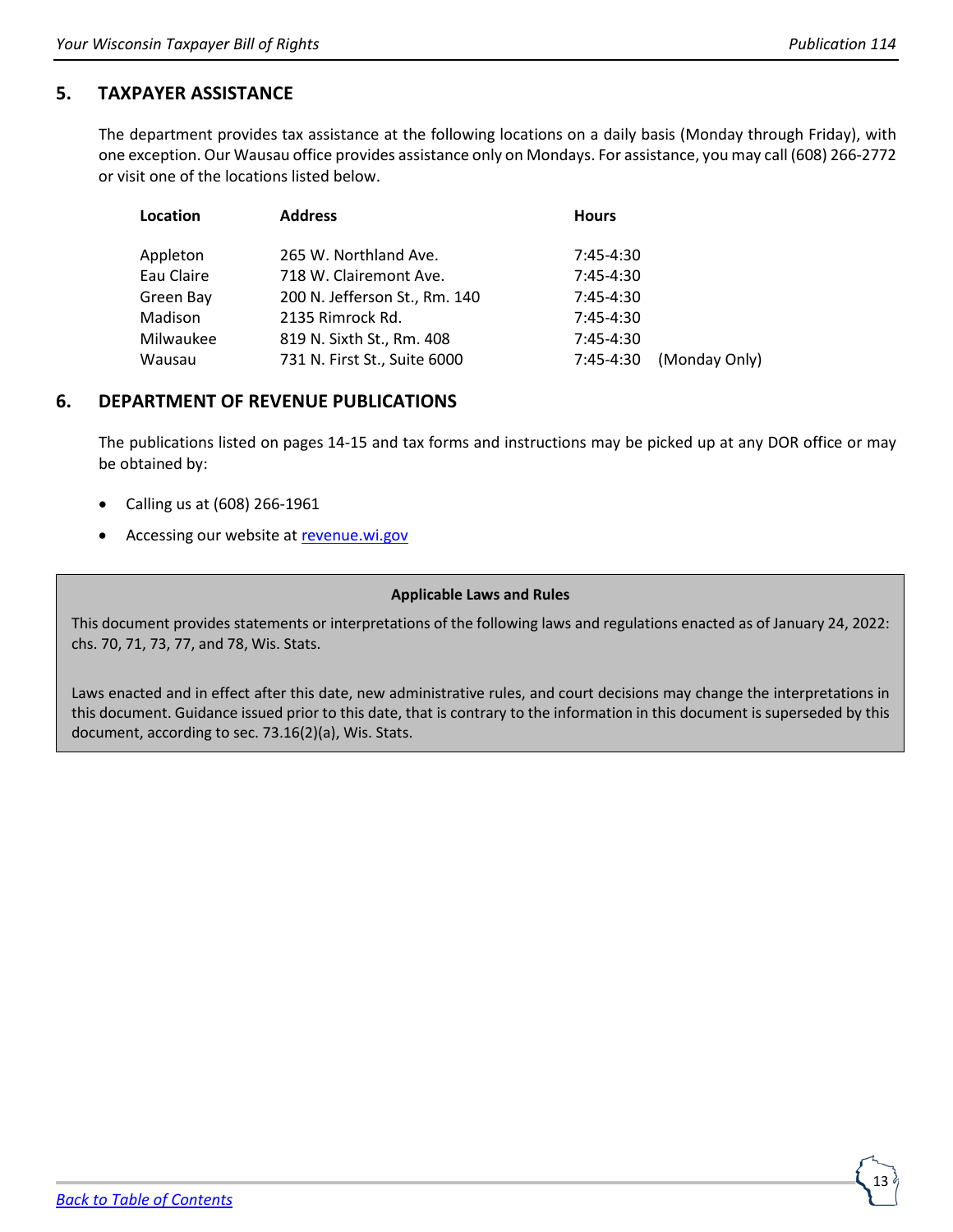# Department of Revenue Publications

### **Income and Franchise Taxes**

- Wisconsin Tax Treatment of Tax-Option (S) Corporations and Their Shareholders
- Reporting Capital Gains and Losses for Wisconsin by Individuals, Estates, and Trusts
- Wisconsin Tax Information for Retirees
- Tax Information for Married Persons Filing Separate Returns and Persons Divorced
- Federal and Wisconsin Income Tax Reporting Under the Marital Property Act
- Limited Liability Companies (LLCs)
- Net Operating Losses for Individuals, Estates, and Trusts
- Reciprocity
- Tax Information for Part-Year Residents and Nonresidents of Wisconsin
- Business Tax Incentives
- Credit for Tax Paid to Another State
- How Your Retirement Benefits Are Taxed
- Wisconsin Taxation of Lottery Winnings
- Wisconsin Taxation of Pari-Mutuel Wager Winnings

### **Sales and Use Taxes**

- Electrical Contractors
- Wisconsin Sales and Use Tax Information
- Sales and Use Tax Information for Motor Vehicle Sales, Leases, and Repairs
- Sales and Use Tax Information for Manufacturers
- Sales and Use Tax Information for Colleges, Universities, and Technical Colleges
- Sales Tax Exemption for Nonprofit Organizations
- Sales and Use Tax Information for Contractors
- Sales and Use Tax Information for Wisconsin Counties and Municipalities
- Sales and Use Tax Treatment of Landscaping Services
- Cemetery Monument Dealers
- Filing Claims for Refund of Sales or Use Tax
- Auctioneers
- Hotels, Motels, and Other Lodging Providers
- Grocers
- Farm Suppliers and Farmers
- Motor Vehicle Fuel Users
- Bakeries
- Veterinarians
- Barber and Beauty Shops
- Golf Courses
- Temporary Events: Trade Shows-Flea Markets-Art & Craft Shows-Fairs & Festivals
- Brackets for Collecting Wisconsin Sales or Use Tax on Retail Sales
- Sales and Use Tax Information for Sellers of Antiques, Crafts, and Artwork
- Sales and Use Tax Treatment of Manufactured and Modular Homes
- Dentists
- Newspaper Publishers
- Printers

- Advertising Companies
- Restaurants and Bars
- Campgrounds
- Digital Goods
- Hunting Preserves and Gun Clubs